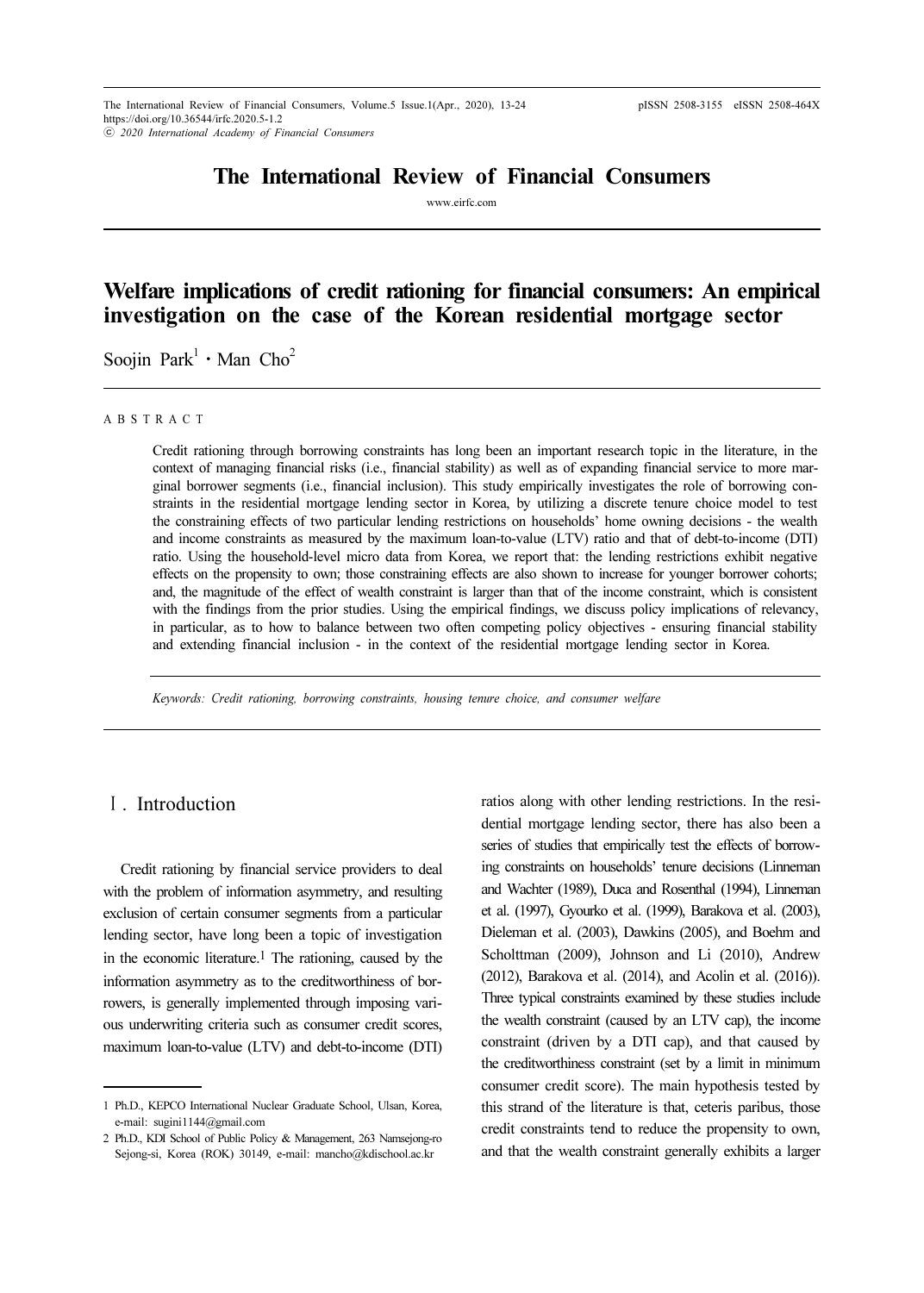constraining effect on the ownership decision.

Given this backdrop, this study aims to investigate and document the effects of borrowing constraints in an emerging market context by utilizing a household-level data set from Korea. In so doing, we attempt to institute several enhancements in performing the empirical investigation in this line of research: first, a constant-quality housing is assumed in formulating some of the key variables (e.g., the relative costs of owning vs. renting); second, differential effects of the constraints across different consumer cohorts (i.e., different age and income groups) are estimated to examine cohort-specific effects of the lending restrictions included; and, the interactive effects of the wealth constraint (measured via LTV) and of income constraint (via DTI) are also explored. The results of our empirical analyses show that: two borrowing constraints tested show binding effects on the propensity to own, that is, compared to the unconstrained households both the moderately- and highly-constrained households exhibit the lower propensities to own; as indicated by the regression coefficients, the magnitudes of the wealth effects are far larger than those of income constrains; and, when interacted with the age cohorts, the effect of the wealth constraint shows a larger impact on the young borrower cohorts. The usual determinants of the propensity to own show the expected signs with statistically- significant coefficients: the higher the permanent income, the larger the family size, the older the age cohort, the propensity to own gets higher; on the other hand, the higher the user cost (or relative cost of owning), the lower the propensity becomes. However, contrary to our expectation, the latter year cohort (i.e., year 2014) shows the lower propensities own, ceteris paribus, compared to the earlier one (i.e., year 2006), despite the fact that the residential mortgage market in Korea experienced a substantial growth during the time period.

Our results indicate that the policy makers should be cognizant, and should attempt to balance, two policy objectives that are often competing to each other: ensuring financial stability vs. extending financial inclusion. During the last two decades, the Korean government has been using LTV and DTI caps as important policy instruments to stabilize the housing and mortgage markets in Korea, which are nearly universally applied to all consumers

cohorts in a given geographical area. The level of the maximum lending level specified by the regulation is often very restrictive. For example, , a 40 percent maximum LTV in certain locations defined as "speculative zones" (the areas designated by the regulators as the real estate markets being overheated) is applicable regardless of income or wealth level of a particular borrower and of whether one is a first-time home buyer or not. The main implications of our findings are: first, the market stability driven lending restrictions, as those in Korea, can work as an unnecessarily high constraint for less wealthy and younger consumer cohorts for them to become home owners; and, there should be a more elaborate policy design such that those two competing policy objectives can be balanced between those two dimensions - financial and real estate market stability and inclusion of marginal consumer cohorts to the financial service sector.

The rest of the paper consists of the following four sections: a critical survey of prior studies (Section 2); the empirical analysis (data and variables, testing model, and results); a policy implication as to the optimal LTV level; and, concluding remarks.

### II. Literature Survey

### A. Theoretical Underpinning

In a dynamic sense, household's tenure decision is made in a highly complex utility maximization framework. Following Cho (2017), a representative consumer with perfect foresight maximizes a forward-looking expected utility function with two arguments - housing as a durable good, h, and a non-durable consumption good, c (a numeraire) - subject to a series of constraints:

$$
\max_{c, h} E_t \Big[ \sum_{i=1}^{\infty} \beta^i u(c_{t+i}, h_{t+i}) \Big] \tag{1}
$$
\n
$$
C_{t+i} + R_{t+i} h_{t+i} + S_{t+i} \le y_{t+i} + \sum_j \alpha_{t+i}^j \cdot W_{t+i}^j, \quad (2)
$$
\n
$$
M_{t+i}^* \le M_{t+i}^{\max} (BC_{t+i}^{LTV}, BC_{t+i}^{DTT}, \Phi_{t+i}) \text{ iff } \tau = 1 \quad (3)
$$
\n
$$
l_{t+i} = 0 \text{ if } t+i > \widetilde{T}; \text{ otherwise } l_{t+i} > 0 \quad (4)
$$

$$
C_{t+i} + R_{t+i}h_{t+i} + S_{t+i} \le y_{t+i} + \sum_{j} \alpha_{t+i}^{j} \cdot W_{t+i}^{j}, \quad (2)
$$

$$
M_{t+i}^* \le M_{t+i}^{\max}(BC_{t+i}^{LTV}, BC_{t+i}^{DTI}, \Phi_{t+i}) \, iff \, \tau = 1 \tag{3}
$$

$$
l_{t+i} = 0 \text{ if } t+i > \tilde{T}, \text{ otherwise } l_{t+i} > 0 \tag{4}
$$

where  $β$  is a discount factor. The housing consumption at a given future time period i,  $h_{t+i}$ , is a weighted average

<sup>1</sup> See Stiglitz and Weiss (1981), de Meza and Webb (1987), and Waller and Lewarne (1994) for theoretical exposition related to the credit rationing.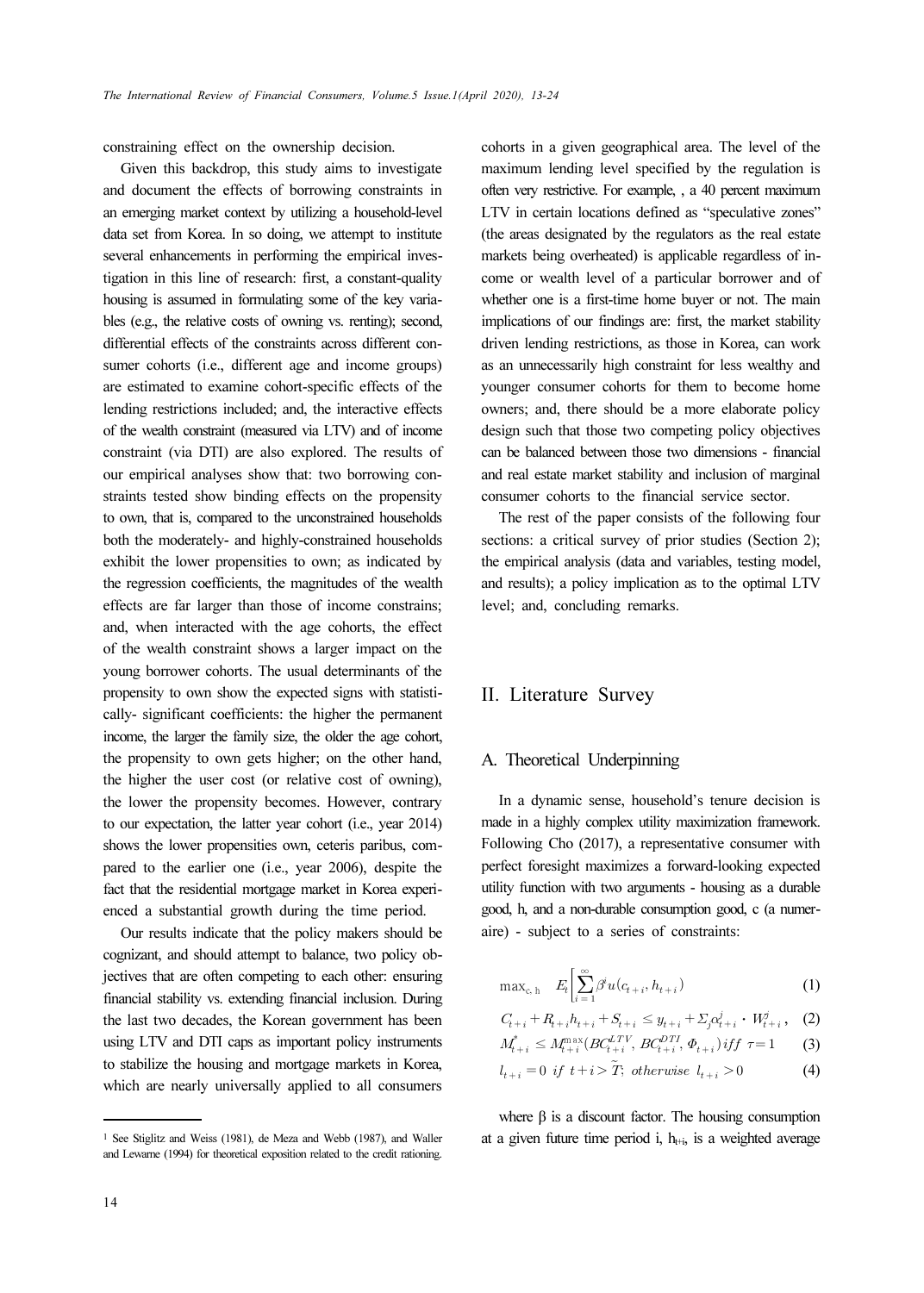housing consumption between owning with the propensity to own, τ, and renting with probability (1- τ), i.e.,  $h_{t+i} = \tau \cdot h_{t+i}^o + (1-\tau) \cdot h_{t+i}^r$ . The optimization is subject to three constraints.

First, the budget constraint (equation (2)) consists of three arguments - consumption (housing rent, (R, per-period per-unit rental price of housing service, multiplied by quantity of housing service, h), and savings; The three terms in the left-hand-side should be equal or less than labor income ( $y_{t+i} = l_{t+i} \cdot w_{t+i}$  with l and w being labor supply and market wage) and return from accumulated wealth from both housing and non-housing assets  $(W_{t+i}^j = W_{t+i}^h + W_{t+i}^n, j = h, n)$ . Under no leverage (at this point), the housing wealth is equivalent to per-unit asset price of housing,  $P^h$ , multiplied by its quantity,  $W_{t+i}^h = P_{t+i}^h \cdot h_{t+i}$ .

Second, the tenure decision is influenced by borrowing constraints (equation (2)). That is, given optimal housing demand,  $h^*$ , the leverage amount  $M^*$  is determined, which should be less than or equal to the maximum loan amount,  $M<sup>max</sup>$ , set by three particular borrowing constraints (BC). Two particular BC relevant to this study are a maximum collateral rate (or a maximum loan-to-value, LTV, ratio),  $BC_{t+i}^{LTV}$  and a maximum debt (or mortgage) payment to income ratio (or per-period debt payment-to-income, DTI, ratio),  $BC_{t+i}^{DTI}$ , which is determined by the risk appetite of mortgage lenders or by the regulatory constraints as was the case in Korea. There is a set of other mortgage underwriting criteria,  $\Phi_{t+i}$ , (other than the LTV and DTI limits) such as mortgage products offered, consumer credit ratings, and documentation requirements to verify income, wealth, and employment.<sup>3</sup> was the case in Kotea. There is a set of other hiorgage<br>
underwriting criteria,  $\Phi_{t+i}$ , (other than the LTV and DTI<br>
limits) such as mortgage products offered, consumer credit<br>
ratings, and documentation requirements to

Third, there is a labor supply constraint (equation (4)) supply (and, hence, the wage income) becomes zero and the consumer will have to be dependent upon other income sources (e.g., public and private pensions, or self-financing out of accumulated wealth).

### B. Empirical Literature

Empirical implementation of the consumer's choice as to housing tenure, i.e., owning vs. renting, involves with estimation of a discrete choice model, usually in a static sense, with several sets of typical explanatory variables, including the relative price factors (e.g., user cost of capital for owning or price-to-rent ratio), the income variables (a permanent, rather than transient, household income), and the demographic variables (e.g., household head's personal attributes such as age, birth-year, marital status, and education level, as well as family size).

As to the role of borrowing constraints, Linneman and Wachter (1989) demonstrate that the households' tenure choice is influenced by permanent income, relative cost (i.e., user cost of capital for owning), demographic variables (marital status, size of household, and so on), as well as borrowing constraints (both wealth and income constraints in purchasing or refinancing home mortgage). Subsequent studies use a similar model to further investigate effects of various socio-economic factors on ownership decisions (Gyourko et al. (1999), Linneman et al. (1998), Megbolugbe and Cho (1996), Goodman and Kawai (1988)).

There are two strands of micro studies from the above first-generation literature. First, a series of studies attempt to explain the observed gap in owning propensity between racial groups. (Dawkins (2005), and Gyourko et al. (1999)) For example, Gyourko et al. report that substantial differences in homeownership rates among racial groups (white vs. African American in particular) are explained by the differences in proportions of wealth-constrained households and in locations of residence (central cities vs. suburbs in particular); Gabriel and Rosenthal provide evidence that household characteristics, rather than borrowing constraints, are dominant factors producing the ownership gaps, and suggest that improving financing options would be less likely to be effective in eliminating the gap. Dawkins finds that location characteristics associated with the supply of affordable owner-occupied housing directly affect the racial gaps in owning.

Second, a number of studies investigate tenure transition patterns of different consumer cohorts, e.g., from renting to first-time owning, from owning back to renting, from owning low-quality housing to high-quality (i.e., filtering up), and so on. (Boehm and Scholttman (2009) and (2004)), and Dieleman, Clark, and Dierlou (1995)) Dieleman et al. (1995), one of the first in this line of

<sup>2</sup> τ is a latent variable, which is proxied as one if a household owns in empirical study on the tenure choice.

<sup>3</sup> It is well-documented in the recent literature that these leverage constraints tend to be pro-cyclical, i.e., being relaxed in an ebullient stage of housing market cycle but becoming more stringent in a crisis stage.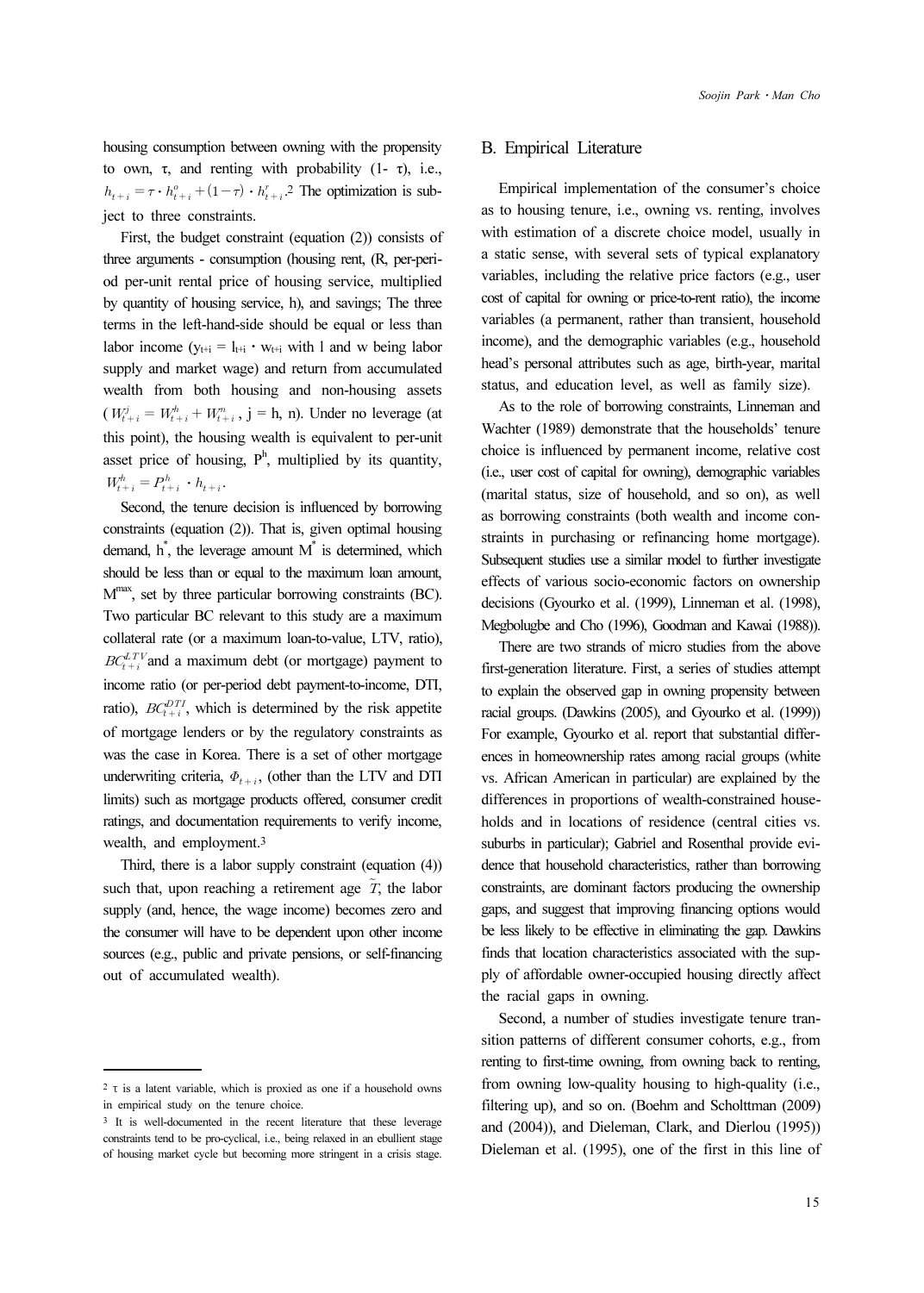research, provide evidence that age, family status (marital and presence of children), income, and employment status impact transition probabilities of returning to rental tenure and, subsequently, their likelihood of becoming homeowners again. Boehm and Scholttman (2009) and (2004) provide further evidence, using a more sophisticated econometric model along with two eleven year longitudinal compilations of households from the Panel Study of Income Dynamics, that the observed differences in tenure transition probabilities between white vs. non-white households largely disappear after controlling for gaps in education, income, net worth and savings.

Linneman et al. (1997) study the impact of borrowing constraints with micro-simulation estimates. Besides the income and wealth constraints, market variables such as income, household head age, race, marital status, and family size are used. Similar to previous studies it concludes that wealth constraints have a bigger impact on homeownership than borrowing constraints. The simulation analysis shows the effect of changing the wealth constraint is nonlinear and larger at higher LTV levels and income ratios. Min et al. (2012) did an empirical study of the impact of borrowing constraint, specifically in Korea. By using household level micro data with variables of housing price-rental deposit ratio, income, age of household age, and family size, it concludes that income or/and wealth constrained households show a lower tendency of owning, and the wealth constraint has a stronger impact on homeownership as in previous studies. In policy simulations, they find that relaxing the LTV ratio will have a greater increase on the probability of owning than easing the income constraint.

Bourassa and Yin (2006) research tenure choice differences between the U.S. and Australia, focusing on subsidy policies. Key explanatory variables are housing cost, household characteristics, and subsidies. Results show that the former two variables do not explain differences in homeownership rates. On the other hand, subsidy policies have only a minor impact. Bourassa et al. (2013) researched the impact of mortgage interest deduction policies on homeownership. This study quantifies the effect of the mortgage interest deduction and imputed rent taxation and uses the relative cost of owning and renting, borrowing constraints, real income, and tastes as control variables. It concludes that mortgage interest deduction generally does not improve the homeownership rate, as it is capitalized into the housing price, especially when supply is inelastic.

### III. Empirical Analyses

#### A. Data and Summary Statistics

The main data source used is the Korea Housing Survey for three years- 2006, 2010, and 2014, the bi-annual survey on housing characteristics published by the Ministry of Land, Infrastructure and Transport. The home price indexes and average mortgage rates are from Korea Appraisal Board; And all monetary values are translated to the real values as of the end of 2006 based on the consumer price indices (CPI) published by Bank of Korea. The list of all the variables used along with description of each is in Table 1, and summary statistics thereof are in Table 2.

## B. Construction of Key Variables

Following the estimation procedures of the existing literatures, two prior steps before estimating the tenure choice equation are done. First, the permanent income(pinc) equation is estimated based on the specification below:

$$
ln\_hinc = f(fsize, age, age^2, ln_{wealth},
$$

$$
D_{region}, D_{edu}, D_{ocu}, D_{job\ type}, D_{sex})
$$
 (5)

Current income can be biased as it can include a transient component in individuals' earning, and the home purchase ability is likely to be correlated with life-long potential income. The log of household income is regressed on family size, house head age and square of age, natural log of net house wealth, region, degree of education, sort of occupation, type of jobs, and sex of house head. B. Construction of Key Variables<br>
Following the estimation procedures of the existing<br>
literatures, two prior steps before estimating the tenure<br>
choice equation are done. First, the permanent income(pinc)<br>
equation is es using equation(6).

Second, the borrowing constraint variables  $(BC)$  are constructed, for which the optimal home value  $(HV_i^*)$ is estimated to discern constrained vs. unconstrained households. The specific steps are as follows. First, the income constraint  $(LC_i^I)$  and wealth constraint  $(LC_i^W)$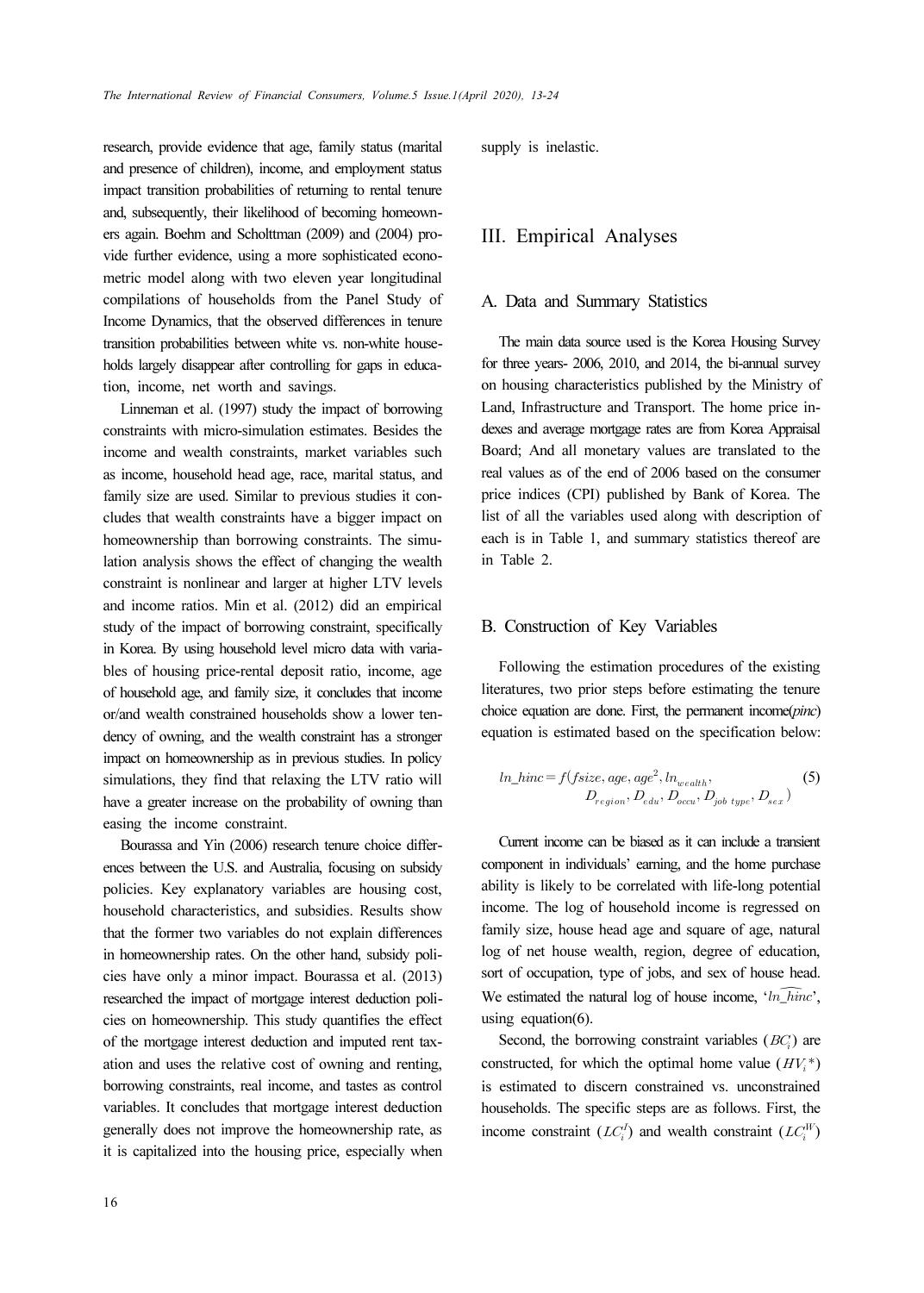|                                             |                                                 |                                          |                                                                                                                                                                                   |                                                      | Soojin Park • Man Che |  |
|---------------------------------------------|-------------------------------------------------|------------------------------------------|-----------------------------------------------------------------------------------------------------------------------------------------------------------------------------------|------------------------------------------------------|-----------------------|--|
|                                             |                                                 |                                          |                                                                                                                                                                                   |                                                      |                       |  |
| <b>Table 1.</b> Variable Descriptions       |                                                 |                                          |                                                                                                                                                                                   |                                                      |                       |  |
| Variable                                    |                                                 |                                          | Definition                                                                                                                                                                        |                                                      |                       |  |
| Year                                        |                                                 | year of survey sample (2006, 2010, 2014) |                                                                                                                                                                                   |                                                      |                       |  |
| region                                      |                                                 |                                          | region of household (17 regions at city and province level)                                                                                                                       |                                                      |                       |  |
| ownership                                   |                                                 |                                          | house ownership (binomial variable, renter $= 0$ , home owner $= 1$ )                                                                                                             |                                                      |                       |  |
| Hinc                                        | house income                                    |                                          |                                                                                                                                                                                   |                                                      |                       |  |
| Pinc                                        | permanent income (estimated)                    |                                          |                                                                                                                                                                                   |                                                      |                       |  |
| hprice                                      | house price                                     |                                          |                                                                                                                                                                                   |                                                      |                       |  |
| rent area                                   | rent price per area (in square meters)          |                                          |                                                                                                                                                                                   |                                                      |                       |  |
| nwealth                                     | net wealth of household                         |                                          |                                                                                                                                                                                   |                                                      |                       |  |
| htype                                       |                                                 |                                          | house types (1= detached, 2=multi-family detached, 3=detached with small business 4=apartment,<br>5=townhouse, 6=multiplex, 7=commercial building, 8=studio, 9.=shanty, 10=others |                                                      |                       |  |
| Fsize                                       | number of family in household                   |                                          |                                                                                                                                                                                   |                                                      |                       |  |
| Age                                         | age of house head                               |                                          |                                                                                                                                                                                   |                                                      |                       |  |
| Sex                                         | gender of house head                            |                                          |                                                                                                                                                                                   |                                                      |                       |  |
| young                                       |                                                 |                                          | young house head cohort (house head older than $40 = 0$ , under $40 = 1$ )                                                                                                        |                                                      |                       |  |
| education                                   |                                                 |                                          | degree of education (elementary=1, middle=2, high=3, over university degree=4)                                                                                                    |                                                      |                       |  |
| occu                                        |                                                 | form of job occupation of house head     |                                                                                                                                                                                   |                                                      |                       |  |
| gap_inc                                     |                                                 |                                          | degree of income constraint (unconstrained =1, moderately constrained =2, highly constrained =3)                                                                                  |                                                      |                       |  |
| gap_wealth                                  |                                                 |                                          | degree of wealth constraint (unconstrained $=1$ , moderately constrained $=2$ , highly constrained $=3$ )                                                                         |                                                      |                       |  |
| own_to_rent                                 |                                                 |                                          | ratio of owner's cost to rent cost (calculated based on individual region and year)                                                                                               |                                                      |                       |  |
|                                             |                                                 |                                          |                                                                                                                                                                                   |                                                      |                       |  |
| <b>Table 2.</b> Selected summary statistics |                                                 |                                          |                                                                                                                                                                                   |                                                      |                       |  |
| Variable                                    | Obs                                             | Mean                                     | Std.                                                                                                                                                                              | Min                                                  | Max                   |  |
| Ownership                                   | 83,406                                          | 0.5929                                   | 0.4912                                                                                                                                                                            | $\boldsymbol{0}$                                     | 1                     |  |
| Hinc                                        | 78,625                                          | 269.88                                   | 345.85                                                                                                                                                                            | 0                                                    | 21,650                |  |
| hprice                                      | 48,539                                          | 17,311                                   | 2,1814                                                                                                                                                                            | 20                                                   | 403,850               |  |
| rent_area                                   | 22,573                                          | 7.2035                                   | 8.0907                                                                                                                                                                            | 0.01                                                 | 210.02                |  |
| Nwealth<br>Fsize                            | 80,929<br>83,406                                | 16,199<br>2.8904                         | 41,026<br>1.3318                                                                                                                                                                  | $-242,310$<br>$\mathbf{1}$                           | 6,100,000<br>15       |  |
| Age                                         | 83,366                                          | 53.3775                                  | 15.5059                                                                                                                                                                           | 1                                                    | 102                   |  |
| Sex                                         | 83,405                                          | 0.1949                                   | 0.3961                                                                                                                                                                            | 0                                                    | $\mathbf{1}$          |  |
| Young                                       | 83,406                                          | 0.2136                                   | 0.4098                                                                                                                                                                            | 0                                                    | 1                     |  |
|                                             |                                                 |                                          |                                                                                                                                                                                   |                                                      |                       |  |
|                                             |                                                 |                                          |                                                                                                                                                                                   |                                                      |                       |  |
|                                             | variables are built based on the formula below: |                                          |                                                                                                                                                                                   | The wealth constraint $(LC_i^W)$ implies the maximum |                       |  |

Table 1. Variable Descriptions

|  |  |  | Table 2. Selected summary statistics |  |
|--|--|--|--------------------------------------|--|
|--|--|--|--------------------------------------|--|

| Variable   | Obs    | Mean    | Std.    | Min              | Max       |
|------------|--------|---------|---------|------------------|-----------|
| Ownership  | 83,406 | 0.5929  | 0.4912  | $\boldsymbol{0}$ |           |
| Hinc       | 78,625 | 269.88  | 345.85  | $\mathbf{0}$     | 21,650    |
| hprice     | 48,539 | 17,311  | 2,1814  | 20               | 403,850   |
| rent area  | 22,573 | 7.2035  | 8.0907  | 0.01             | 210.02    |
| Nwealth    | 80,929 | 16,199  | 41,026  | $-242,310$       | 6,100,000 |
| Fsize      | 83,406 | 2.8904  | 1.3318  |                  | 15        |
| Age        | 83,366 | 53.3775 | 15.5059 |                  | 102       |
| <b>Sex</b> | 83,405 | 0.1949  | 0.3961  | $\mathbf{0}$     |           |
| Young      | 83,406 | 0.2136  | 0.4098  | $\mathbf{0}$     |           |

$$
LC_i^I = \frac{\delta \times Y_0}{i \times \alpha_m} \quad \text{and} \quad LC_i^W = \frac{W_0}{1 - \alpha_m} \tag{6}
$$

 $\delta$  = front end ratio (marginal debt payment to income)  $i =$  mortgage (interest) rate  $\alpha_m = LTV$  ratio

 $Y_0$  = current income

 $W_0$  = current net wealth

The wealth constraint  $(LC_i^W)$  implies the maximum value of house that a person can purchase, investing net asset as an equity and LTV ratio of purchase price as a mortgage loan. As a same context, the income constraint  $(LC_i^I)$  implies the maximum value of house that a person can purchase, using a capitalized permanent income.

Third, a sub-sample of households is created such that their observed home values are less than the maximum values given the two borrowing constraints defined above - the wealth and income constraints.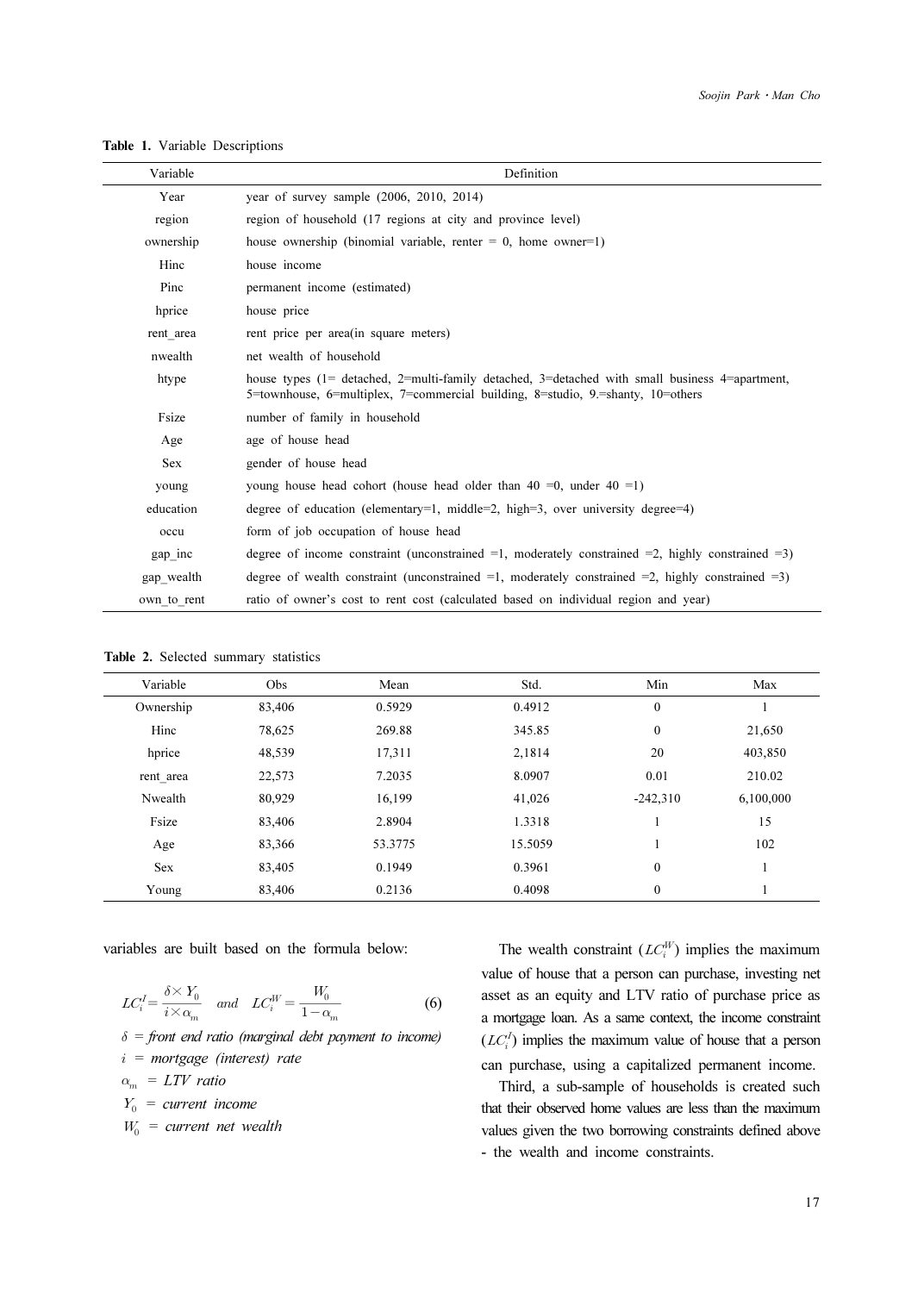$$
HV_i \le BC_i
$$
  
where,  $BC_i = \min(LC_i^I, LC_i^W)$  (7)

Fourth, we build the optimal house value  $(HV_j^*)$  equation  $(HV_j^* = \pi(Z_j, \phi_j; v_j))$  based on the subsample (j) in which households are not constrained by borrowing constraint( $BC<sub>i</sub>$ ). Specifically, we regressed the log of home price on the log of permanent income, age of house head, family size, ratio of ownership cost to rent, level of education, sex of house head, type of house, region, occupation of house head, and job type of house head as equation (8).

$$
ln\_hprice = f(ln\_pinc, age, fsize, own\_to\_rent, \nD_{edv} D_{sex} D_{ltype}, D_{region}, D_{occv} D_{job \ type})
$$
 (8)

Fifth, we calculate the optimal home value  $HV_i^*$  that meets the needs of individual family characteristics assuming they don't have financing constraints:  $HV_i^* = \widehat{H}_i = \pi(Z_i, \phi_i; v_i)$ ,  $\begin{aligned} \n\frac{1}{2} to \_r \\ \n\text{value} \\ \n\text{value} \\ \n\text{therefore} \\ \n\frac{1}{2} &= \widehat{H} \n\end{aligned}$ where,  $Z_i$  is a set of explanatory variables,  $\phi$  is a vector of regressions, and  $v_i$  is random disturbance. The regression is based on households that has no borrowing constraints  $(HV_i < BC_i)$ .

$$
BC_i^I = g(HV_i^* - LC_i^I)
$$
 and  $BC_i^W = g(HV_i^* - LC_i^W)$  (9)

Finally, the degrees of income and wealth constraint variables ( $BC_i^I$  and  $BC_i^W$ ) for all households are defined as the following three levels - highly constrained (3), moderately constrained (2), and unconstrained (1), as shown below:

| degree of<br>income<br>constraint<br>$(gap \; i)$ | $HV_i^* > LC_i^I$<br>highly constrained $=3$ |                                                                  |  |  |
|---------------------------------------------------|----------------------------------------------|------------------------------------------------------------------|--|--|
|                                                   |                                              | $0.7 \times LC_i^I \lt HV_i^* \le LC_i$ moderately constrained=2 |  |  |
|                                                   | $HV_i^* \leq 0.7 \times LC_i^I$              | unconstrained $=1$                                               |  |  |
| degree of<br>wealth<br>constraint<br>$(gap \ w)$  | $HV_i^* > LC_i^W$                            | highly constrained $=3$                                          |  |  |
|                                                   |                                              | $0.7 \times LC_i^W$ < $HV_i^* \leq L$ moderately constrained =2  |  |  |
|                                                   | $HV_i^* \leq 0.7 \times LC_i^W$              | unconstrained $=1$                                               |  |  |

### C. Empirical model and estimation results

The tenure choice equation of the following probit model is estimated as below:

$$
Probability(own = 1) = f(X_i, gap_i, gap_w; \beta) + \epsilon_i
$$
 (10)

 $X_i$ : set of variables  $gap_i$ : degree of income constraint  $gap_w$ : degree of wealth constraint  $(1=$  unconstrained,  $2=$  moderately constrained  $3=$  highly constrained)

Three model outcomes are shown in the Table 3 as the main results. Model (1) includes all the control variables along with two time dummies (one for year 2010, another for year 2016, and 2006 data being the reference group) but without the borrowing constraint variables. Model (2) includes all the controls plus both income-constraint and wealth-constraint variables but without time dummies. Model (3) includes all the variables in the second model plus the two time dummies.

Remaining two model outcomes are summarized in the Table 4. The model (4) includes the wealth-constraint variables interacted with the age group cohorts without the permanent income variable. The Model (5) includes the wealth-constraint variables interacted with the year cohorts. However, interpreting the interaction terms of probit models is not straightforward because it is non-linear: the marginal effect of interacted variables is not equal to the correlation coefficient of interaction term. The statistical significance cannot be determined from the z-statistic reported in the regression output, either. That is why we made linear OLS estimations for model (4) and (5), with which we can investigate the impact of interaction terms.

All the usual determinants of the propensity to own show the expected signs that are statistically significant: as shown in Table 3, the higher the permanent income and the larger size of family number, the higher is the propensity to own. On the other hand, the higher user cost (or relative cost of owning) and the younger the age cohort, the lower the propensity becomes. Contrary to our expectation, the two latter year subsamples (2010 and 2016) show lower ownership propensities compared to the 2006 subsample, which is consistent in all three models (Models 1, 3, and 4). As a possible reason for the last result, we conjecture that, although the mortgage market expanded during our study period (which should lower the user cost for average consumer), the market-wide lending restrictions through LTV-DTI caps along with the location-driven regulations ("speculative zones") might have lowered the propensity over time.

As expected, the borrowing constraint variables reduce the propensity to own. Compared to the unconstrained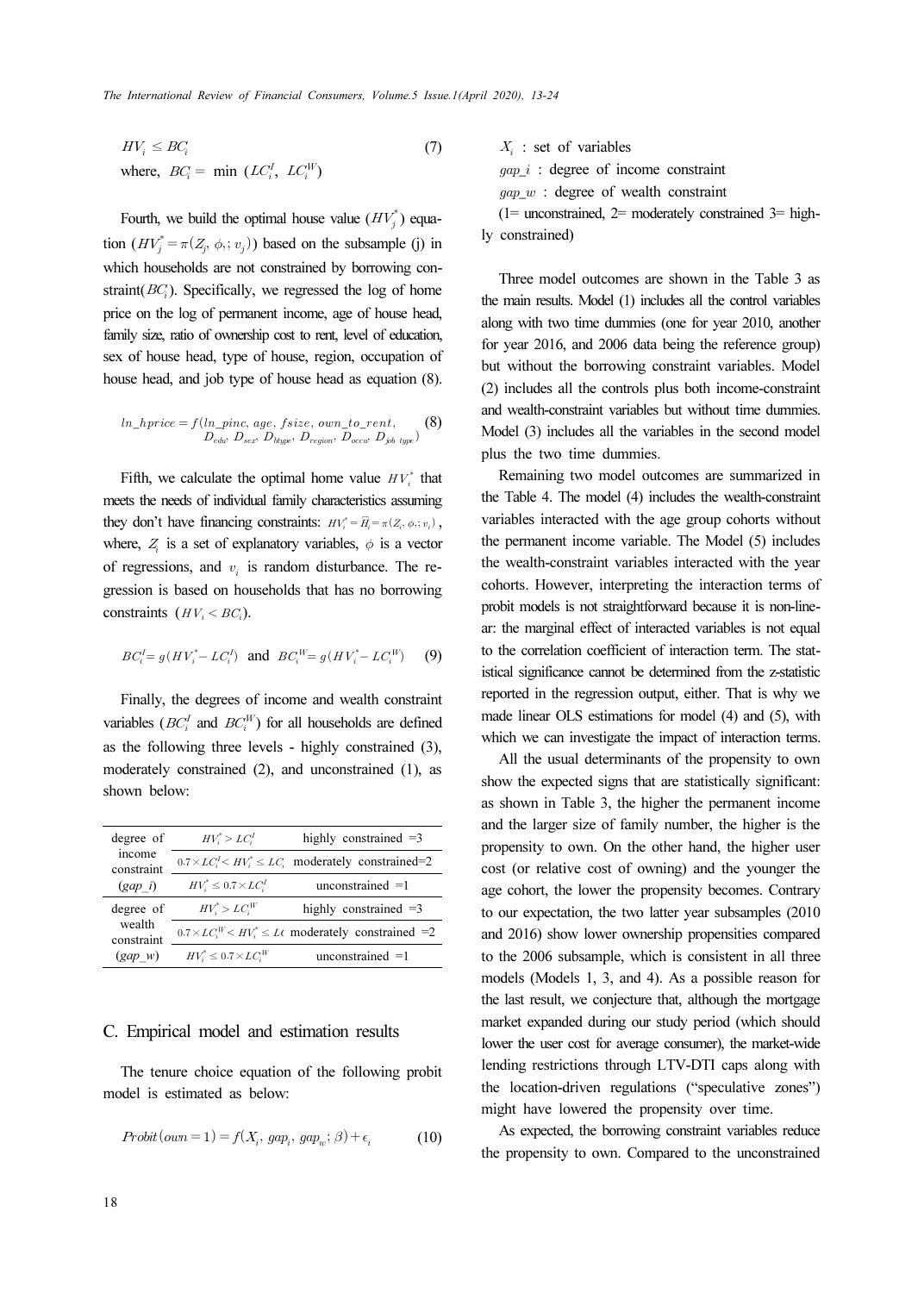|                  | Model $(1)$ |                 |             | Model (2)       |              | Model (3)       |  |
|------------------|-------------|-----------------|-------------|-----------------|--------------|-----------------|--|
| <b>VARIABLES</b> | ownership   | marginal effect | ownership   | marginal effect | ownership    | marginal effect |  |
| ln_pinc          | $0.544***$  | $0.158***$      | $0.0443*$   | 0.000936        | $0.141***$   | $0.0301***$     |  |
|                  | (0.0167)    | (0.00552)       | (0.0232)    | (0.00820)       | (0.0241)     | (0.00848)       |  |
| own_to_rent      | $-0.131***$ | $-0.0502***$    | $-0.115***$ | $-0.0497***$    | $-0.115***$  | $-0.0423***$    |  |
|                  | (0.00820)   | (0.00292)       | (0.00888)   | (0.00336)       | (0.00901)    | (0.00330)       |  |
| Fsize            | $0.0237***$ | $0.0247***$     | $0.173***$  | $0.0727***$     | $0.148***$   | $0.0649***$     |  |
|                  | (0.00599)   | (0.00215)       | (0.00697)   | (0.00262)       | (0.00714)    | (0.00268)       |  |
| Age              |             |                 | $0.0404***$ | $0.0154***$     | $0.0443***$  | $0.0168***$     |  |
|                  |             |                 | (0.000688)  | (0.000255)      | (0.000722)   | (0.000266)      |  |
| Sex              |             |                 | $-0.192***$ | $-0.0788***$    | $-0.152***$  | $-0.0683***$    |  |
|                  |             |                 | (0.0220)    | (0.00822)       | (0.0223)     | (0.00831)       |  |
| $1.gap\_inc$     |             |                 |             |                 |              |                 |  |
|                  |             |                 |             |                 |              |                 |  |
| $2.gap\_inc$     |             |                 | $-0.0290$   |                 | $-0.127***$  |                 |  |
|                  |             |                 | (0.0226)    |                 | (0.0232)     |                 |  |
| $3.$ gap_inc     |             |                 | $0.0499**$  |                 | $-0.0868***$ |                 |  |
|                  |             |                 | (0.0243)    |                 | (0.0252)     |                 |  |
| gap_inc          |             |                 |             | $-0.0199***$    |              | $-0.0478***$    |  |
|                  |             |                 |             | (0.00410)       |              | (0.00432)       |  |
| 1.gap_wealth     |             |                 |             |                 |              |                 |  |
|                  |             |                 |             |                 |              |                 |  |
| 2.gap_wealth     |             |                 | $-0.838***$ |                 | $-0.843***$  |                 |  |
|                  |             |                 | (0.0235)    |                 | (0.0236)     |                 |  |
| 3.gap_wealth     |             |                 | $-1.753***$ |                 | $-1.711***$  |                 |  |
|                  |             |                 | (0.0233)    |                 | (0.0234)     |                 |  |
| gap_wealth       |             |                 |             | $-0.357***$     |              | $-0.351***$     |  |
|                  |             |                 |             | (0.00425)       |              | (0.00428)       |  |
| 6.year           |             |                 |             |                 |              |                 |  |
|                  |             |                 |             |                 |              |                 |  |
| 10.year          | $-0.315***$ |                 |             |                 | $-0.338***$  |                 |  |
|                  | (0.0138)    |                 |             |                 | (0.0159)     |                 |  |
| 14.year          | $-0.218***$ |                 |             |                 | $-0.412***$  |                 |  |
|                  | (0.0160)    |                 |             |                 | (0.0190)     |                 |  |
| year             |             | $-0.00703***$   |             |                 |              | $-0.0196***$    |  |
|                  |             | (0.000720)      |             |                 |              | (0.000876)      |  |
| Young            | $-0.851***$ | $-0.340***$     |             |                 |              |                 |  |
|                  | (0.0135)    | (0.00466)       |             |                 |              |                 |  |
| htype(note2)     | controlled  | controlled      | controlled  | controlled      | controlled   | controlled      |  |
| Constant         | $-1.545***$ |                 | $-1.701***$ |                 | $-2.081***$  |                 |  |
|                  | (0.0739)    |                 | (0.133)     |                 | (0.137)      |                 |  |
| Observations     | 56,516      | 56,516          | 56,516      | 56,516          | 56,516       | 56,516          |  |

Table 3. The impact of borrowing constraint to tenure choice(Probit Models)

(Dependent variable: Tenure status, one if owning; Pooled sample estimation with 2006, 2010, and 2014 surveys)

Note1) Robust standard errors in parentheses: \*\*\* p<0.01, \*\* p<0.05, \* p<0.1 Note2) We controlled house types, which coefficients are statistically significant under 99% of confidence level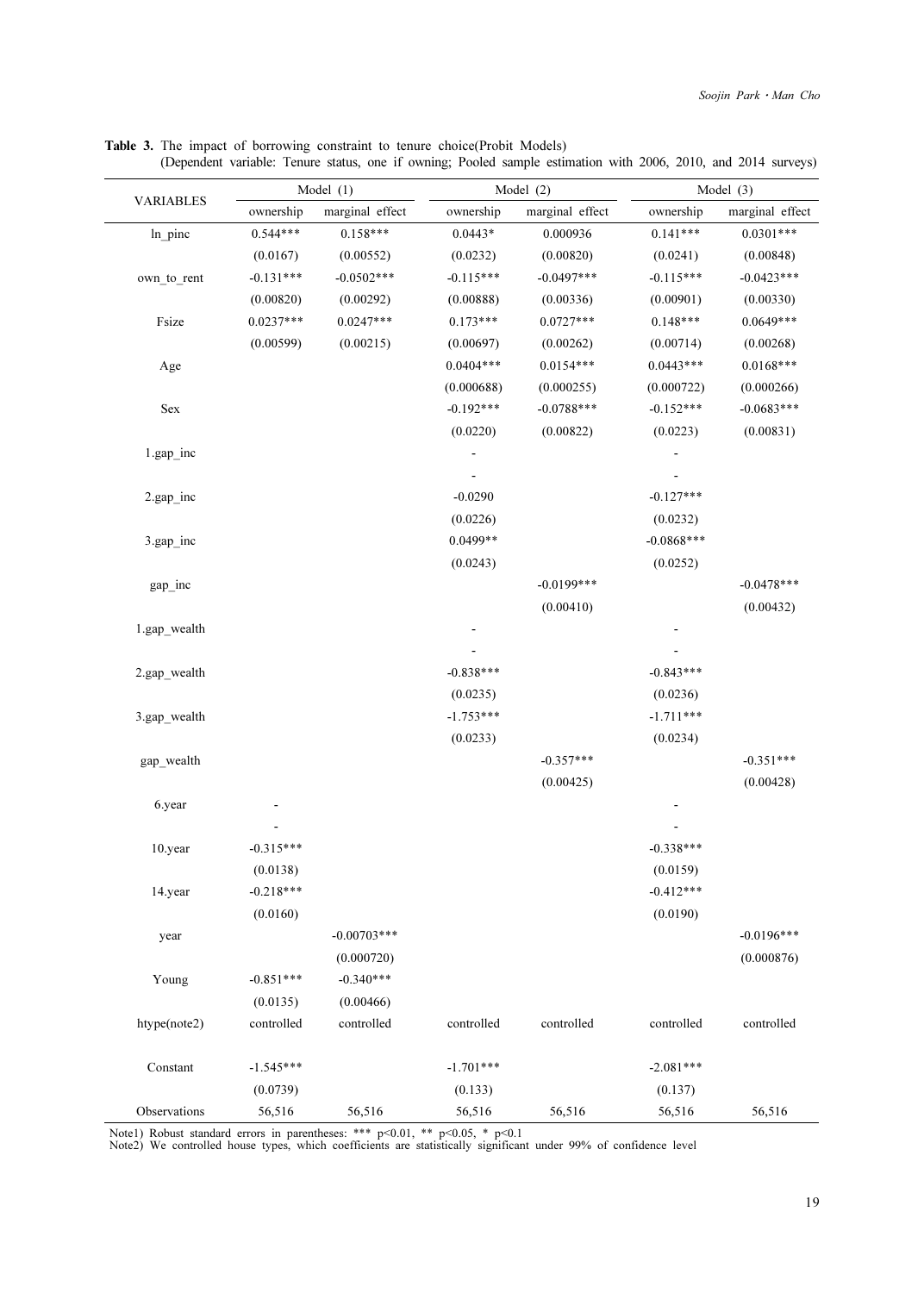|                          |                          | Model(4)                 | Model(5)            |                           |  |
|--------------------------|--------------------------|--------------------------|---------------------|---------------------------|--|
| <b>VARIABLES</b>         | Probit<br>ownership      | <b>OLS</b><br>ownership  | Probit<br>ownership | $_{\rm OLS}$<br>ownership |  |
| In pinc                  |                          |                          | $0.117***$          | $0.0422***$               |  |
|                          |                          |                          | (0.0241)            | (0.00539)                 |  |
| own_to_rent              | $-0.0881***$             | $-0.0263***$             | $-0.111***$         | $-0.0277***$              |  |
|                          | (0.00676)                | (0.00209)                | (0.00915)           | (0.00230)                 |  |
| Fsize                    | $0.0455***$              | $0.0130***$              | $0.152***$          | $0.0331***$               |  |
|                          | (0.00423)                | (0.00126)                | (0.00713)           | (0.00163)                 |  |
| Age                      |                          |                          | $0.0436***$         | $0.0106***$               |  |
|                          |                          |                          | (0.000712)          | (0.000165)                |  |
| Sex                      | $-0.192***$              | $-0.0590***$             | $-0.160***$         | $-0.0255***$              |  |
|                          | (0.0133)                 | (0.00414)                | (0.0225)            | (0.00504)                 |  |
| 6.year $x$ 1.gap wealth  |                          |                          |                     |                           |  |
|                          |                          |                          |                     |                           |  |
| 6.year $x$ 2.gap wealth  |                          |                          | $-0.648***$         | $-0.224***$               |  |
|                          |                          |                          | (0.0342)            | (0.0114)                  |  |
| 6.year $x$ 3.gap wealth  |                          |                          | $-1.481***$         | $-0.468***$               |  |
|                          |                          |                          | (0.0312)            | (0.00749)                 |  |
| 10.year $x$ 1.gap wealth |                          |                          | $-0.232***$         | $-0.0567***$              |  |
|                          |                          |                          | (0.0175)            | (0.00456)                 |  |
| 10.year $x$ 2.gap wealth |                          |                          | $-1.263***$         | $-0.415***$               |  |
|                          |                          |                          | (0.0398)            | (0.0116)                  |  |
| 10.year $x$ 3.gap wealth |                          |                          | $-2.090***$         | $-0.565***$               |  |
|                          |                          |                          | (0.0340)            | (0.00622)                 |  |
| 14.year $x$ 1.gap wealth |                          |                          | $-0.277***$         | $-0.0702***$              |  |
|                          |                          |                          | (0.0201)            | (0.00520)                 |  |
| 14.year $x$ 2.gap wealth |                          |                          | $-1.263***$         | $-0.419***$               |  |
|                          |                          |                          | (0.0539)            | (0.0160)                  |  |
| 14.year $x$ 3.gap wealth |                          |                          | $-2.340***$         | $-0.610***$               |  |
|                          |                          |                          | (0.0522)            | (0.00715)                 |  |
| 6.year                   |                          |                          |                     |                           |  |
|                          |                          |                          |                     |                           |  |
| 10.year                  | $-0.361***$              | $-0.105***$              |                     |                           |  |
|                          | (0.0116)                 | (0.00339)                |                     |                           |  |
| 14.year                  | $-0.237***$              | $-0.0698***$             |                     |                           |  |
|                          | (0.0132)                 | (0.00393)                |                     |                           |  |
| 0.young $x$ 1.gap wealth | $\overline{\phantom{a}}$ | $\overline{\phantom{0}}$ |                     |                           |  |
| 0.young $x$ 2.gap wealth | $-0.980***$              | $-0.329***$              |                     |                           |  |
|                          | (0.0271)                 | (0.00980)                |                     |                           |  |
| 0.young $x$ 3.gap_wealth | $-0.794***$              | $-0.264***$              |                     |                           |  |
|                          | (0.0119)                 | (0.00370)                |                     |                           |  |

Table 4. The impact of borrowing constraint to tenure choice (Linear OLS Models) (Dependent variable: Tenure status, one if owning; Pooled sample estimation with 2006, 2010, and 2014 surveys)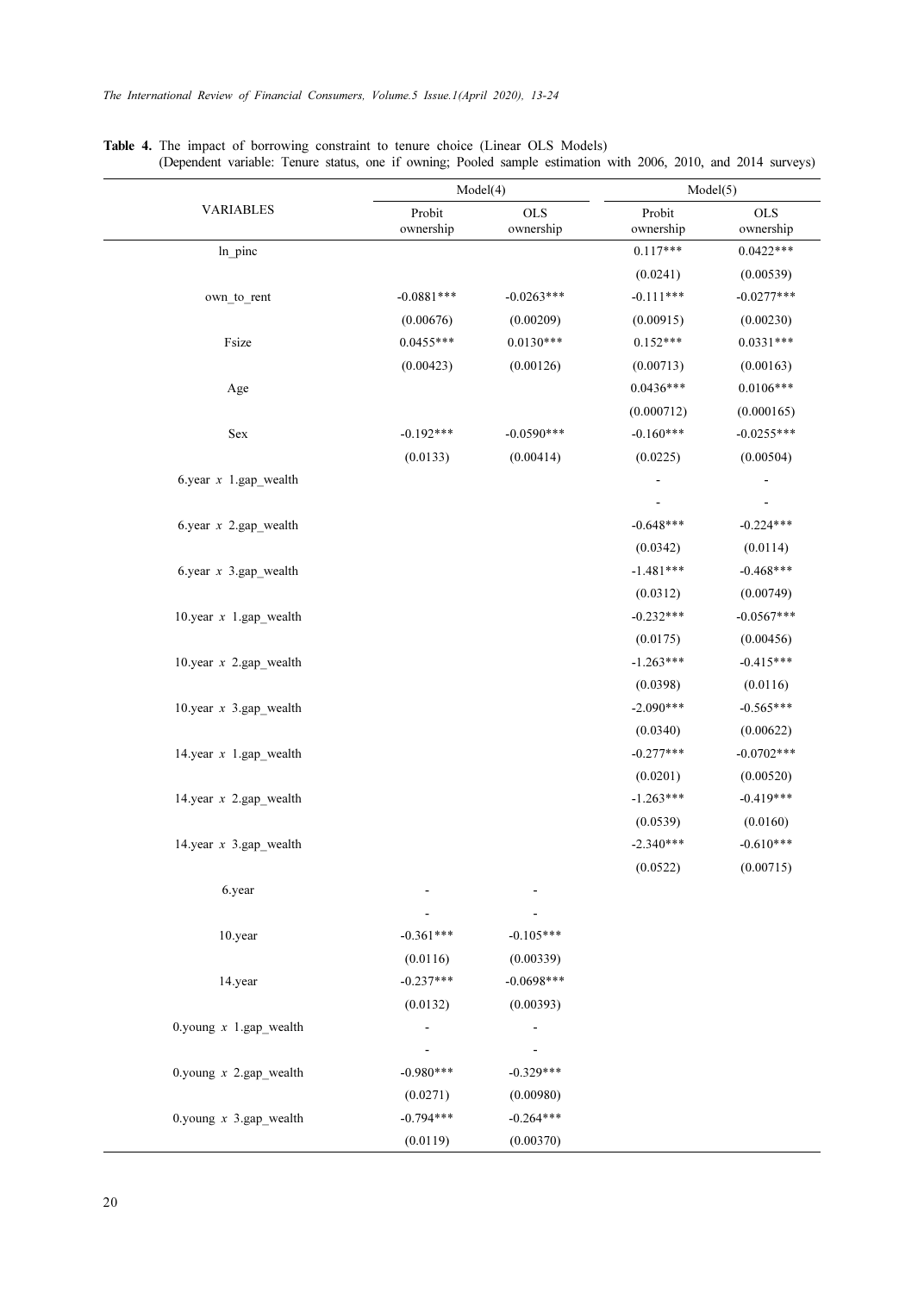|                          |                     | Model(4)                | Model(5)            |                         |
|--------------------------|---------------------|-------------------------|---------------------|-------------------------|
| <b>VARIABLES</b>         | Probit<br>ownership | <b>OLS</b><br>ownership | Probit<br>ownership | <b>OLS</b><br>ownership |
| 1.young $x$ 2.gap wealth | $-1.601***$         | $-0.538***$             |                     |                         |
|                          | (0.0368)            | (0.0106)                |                     |                         |
| 1.young $x$ 3.gap wealth | $-2.108***$         | $-0.622***$             |                     |                         |
|                          | (0.0232)            | (0.00462)               |                     |                         |
| htype(note2)             | controlled          | controlled              | controlled          | controlled              |
| Constant                 | $1.530***$          | $0.990***$              | $-2.013***$         | 0.00499                 |
|                          | (0.0214)            | (0.00568)               | (0.136)             | (0.0313)                |
| <b>Observations</b>      | 83,405              | 83,405                  | 56,516              | 56,516                  |
| R-squared                |                     | 0.258                   |                     | 0.396                   |

#### Table 4. Continued

Note1) Robust standard errors in parentheses: \*\*\*  $p<0.01$ , \*\*  $p<0.05$ , \*  $p<0.1$ 

Note2) We controlled house types, which coefficients are statistically significant under 99% of confidence level

households ('1.gap w' for the wealth constraint, the reference group), both the moderately- and highly-constrained households exhibit lower ownership propensities. In Model (2) and (3), the coefficients for wealth-constrained households are around -0.8 for '2.gap w' and -1.7 for '3.gap\_w'. When year is not controlled, the income constraint seems not binding as shown in model (2), whereas it becomes significant when it is controlled as shown in model (3): -0.127 for '2.gap\_i' and -0.086 for '3.gap\_i' for the income-constrained households4. As indicated by the coefficients, the magnitudes of the wealth effects are far larger and effective than those of the income constraints.

When interacted with the age dummy, it is also shown that the wealth constraints have a larger impact on young borrowers. In Model (4), the variable '0.young  $x$  1.gap w' is an interaction of 'old (not young) cohort' with the '1.gap\_w' (unconstrained borrowers) is the reference group used. The impacts of wealth constraint in young cohort at all three constraint levels, [-0.266, -0.538, -0.622], are shown to be higher than those of old cohort, [0, -0.329, -0.264], based on which we conclude that the wealth constraints tend to have different effects for consumer cohorts with different lifecycle stages, and that they tend to create a larger binding constraint for young households in their tenure decisions. One result to note is that for old age cohorts the mild wealth constraint

in fact inflicts a bigger negative impact (the coefficient -0.329) than that of the high constrained (the coefficient -0.264), which may imply that older-age borrowers tend to have a relatively more extensive social or business network that can mitigate the borrowing constraint. Conceptually, the wealth constraint should be less binding as the net wealth increases, which our data confirms: while the average net worth of the old age cohorts amounts to 181 thousand KRW, that of the young cohorts is only 92 thousand KRW.

When interacted with the survey years, it is shown that the impact of the wealth constraint becomes larger in 2010 compared to the base year of 2006 ('6.year x 1.gap\_w' in Model (5)). Specifically, the coefficient for '10.year  $x$  1.gap w' is -0.0567, implying that those households with no wealth constraint have a lower propensity to own in 2010 than in 2006. Between the two later years in our sample, the sizes of impact are similar: [-0.0567, -0.415, -0.565] for 2010 vs. [-0.0702, -0.419, -0.610] for 2014. As expected, the more constrained, the higher the reduction in the propensity: [-0.224] for the moderately-constrained (6.year  $x$  2. gap w) and  $[-0.486]$  for the highly-constrained (6.year x 3.gap w). In sum, our results indicate that there is no statistically valid evidence of reductions in the impacts of borrowing constraints as the residential mortgage market expands, as in the case of Korea during our study period.

<sup>4</sup> The DTI was selectively adopted from 2009 in Korea, and thus the effect of income constraint may not be consistent to ownership rate.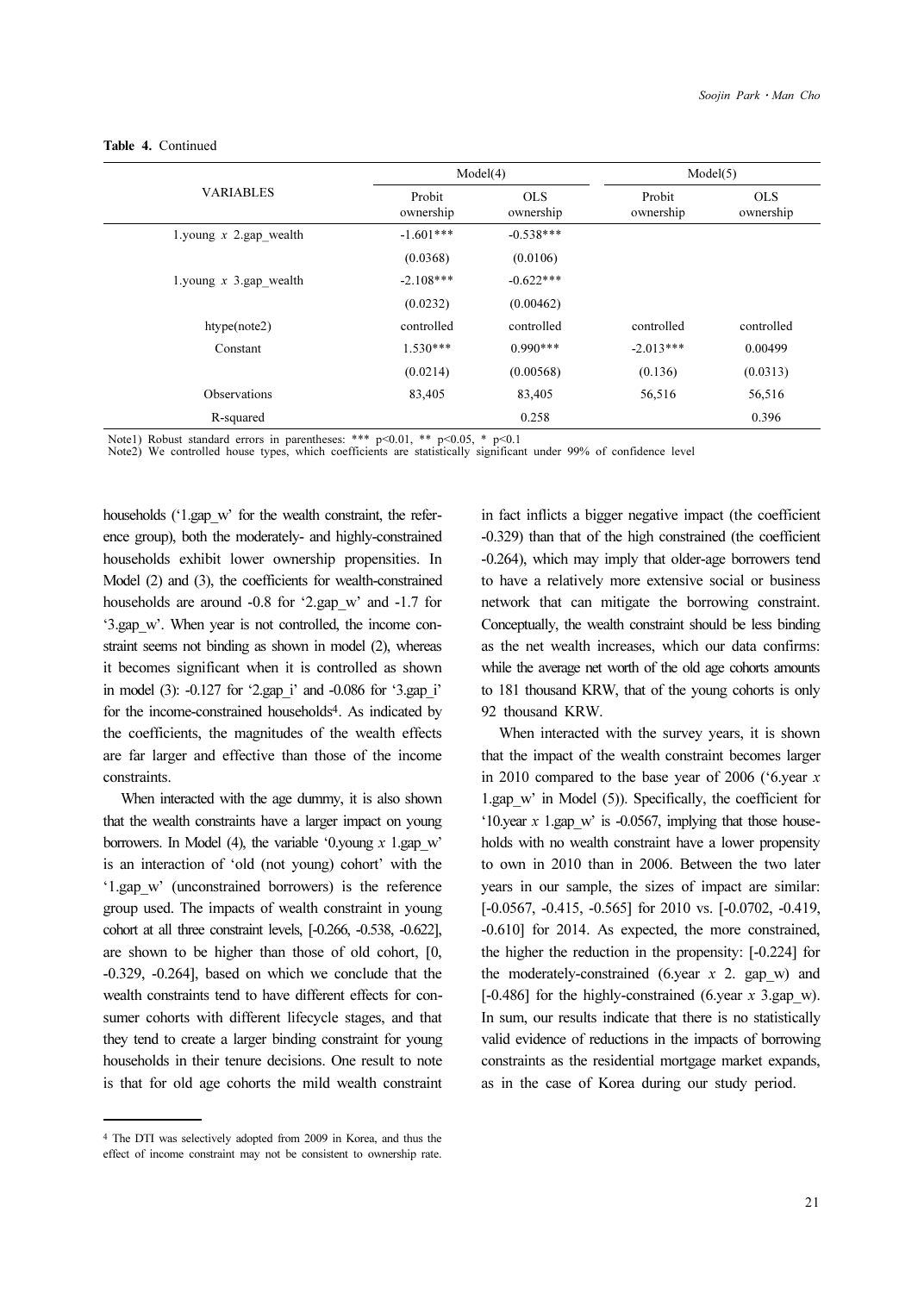# IV. Discussion and policy implications

For the purpose of taming the housing price boom-busts, the Korean government has long been instituting a series of policy measures to stabilize the real estate markets since the take-off stage of the sustained economic growth from 1960s. Those anti-speculation measures include the tax regime (for purchasing, holding, and reselling housing and other real estate assets), the rationing mechanisms for newly-constructed housing units, and even the price regulations on new apartment (or multi-unit) properties. After the Asian Financial Crisis, the lending restrictions in the residential mortgage sector become a new policy instrument employed by the government, implemented in combination with the geographically-designated "speculative zones" (i.e., Seoul and other urban areas for which the government suspects an overheated housing market). For example, there are nationwide LTV caps, 60% for the commercial banks and other lenders and 70% for the government agency that securitizes the fixed-rate residential mortgages, which become more restrictive with a 40% maximum in the speculative zones. The DTI restrictions, which vary between 40% to 60%, also work similarly in that they get more restrictive in the seemingly overheated housing markets. Both LTV and DTI constraints also interact with other factors, such as lender type (commercial banks vs. mutual savings banks), mortgage product types (fixed-rate vs. adjustable rate; amortizing vs. non-amortizing), and property type (high-priced property vs. medium-/low-priced property).

Our results indicate that both lending restrictions have a negative impact on the consumers' propensity to own with the LTV constraint having a larger detrimental effect for the wealth-constrained financial consumers, and that the magnitudes of their impacts grow over time and inflict a bigger constraining effect on the owning propensity for the constrained households. That is, the effect of the borrowing constraint as the binding restriction on consumers' decision to own did not diminish despite the fact that of the Korean -mortgage market increased its size quite dramatically during our study period. To the contrary, it is proved that the mortgage rationing became worse for the wealth constrained groups and younger households. These findings bring our attention to a potential social cost of the way that those lending restrictions are implemented in Korea. That is, those restrictions are not

only very much constraining, particularly for those young households who do not accumulate enough wealth, but also making no differentiation based on socio-economic characteristics of consumers (e.g., their life-cycle stages, previous home ownership experience - or first-time homebuyer status, and income and other conditions). Hence, given these implications of our results, we propose a more refined regulatory approach that can be suitable to different consumer cohorts.

It is generally the case that younger house heads have smaller net assets and thus, tend to have bigger constraint than older ones, while they tend to have higher current income and longer remaining career. As a result, a proper policy design in regulating those borrowing constraints should reflect applying optimum level of LTV ratio  $(\alpha_m)$ to individual mortgage lenders, especially to younger house heads, considering the income and wealth prospects in life cycle. To further investigate this issue, we show below that the degree of borrowing constraint for a household is determined by the smaller of the wealth and income constraints as shown in equation (6). The amount of income constraint decreases, whereas that of wealth constraint increases as the LTV ratio  $(\alpha_m)$  increases based on the equation (7). As a result, the borrowing constraint amount reaches the highest level when the LTV ratio  $(\alpha_m)$  makes the two constraints equal  $(LC^I = LC^W)$ , which is illustrated in Figure 1. That is why the optimal (or minimum) level of constraint occurs where the two curves intersect, from which we can derive the optimal LTV numerically as follows: 20), 13-24<br>very much const<br>seholds who do r<br>making no different acteristics of cons<br>ious home owners<br>er status, and inc<br>n these implicaties referred regulations.<br>if erent consume is generally the lead of the read set and<br> tas, etc.<br>
cle. 1<br>
t the termin<br>
is as st<br>
t decrease the can<br>
onstra<br>
1. The can<br>  $1 + \frac{i}{c}$ 1 constants of the constant of the constant of the constant of the constant of the constant of the constant of the constant of the constant of the constant of the constant of the constant of the constant of the constant o

$$
a_m^* = \frac{1}{1 + \frac{i}{\delta} \times \frac{W_0}{Y_0}}
$$
(11)

Using the summary statistics from our testing sample (for mortgage interest rate, household income and wealth, and mortgage payment amount), the optimal LTV ratio  $(\alpha^*)$  computed are 0.83 and 0.71 for young and old cohort respectively5. This result suggests a financial policy that a higher LTV level (hence, less constraining lending

<sup>5</sup> The young and old house heads have average household incomes of 33.0mil and 32.16mil KRW, the average net wealth of 92.46mil and 180.91mil KRW respectively based on the subsample. We used the summary statistics together with average front-end ratio of 35% and 2.5% of borrowing rate to calculate the optimum LTV ratio of 0.83 and 0.71 for young and old house heads.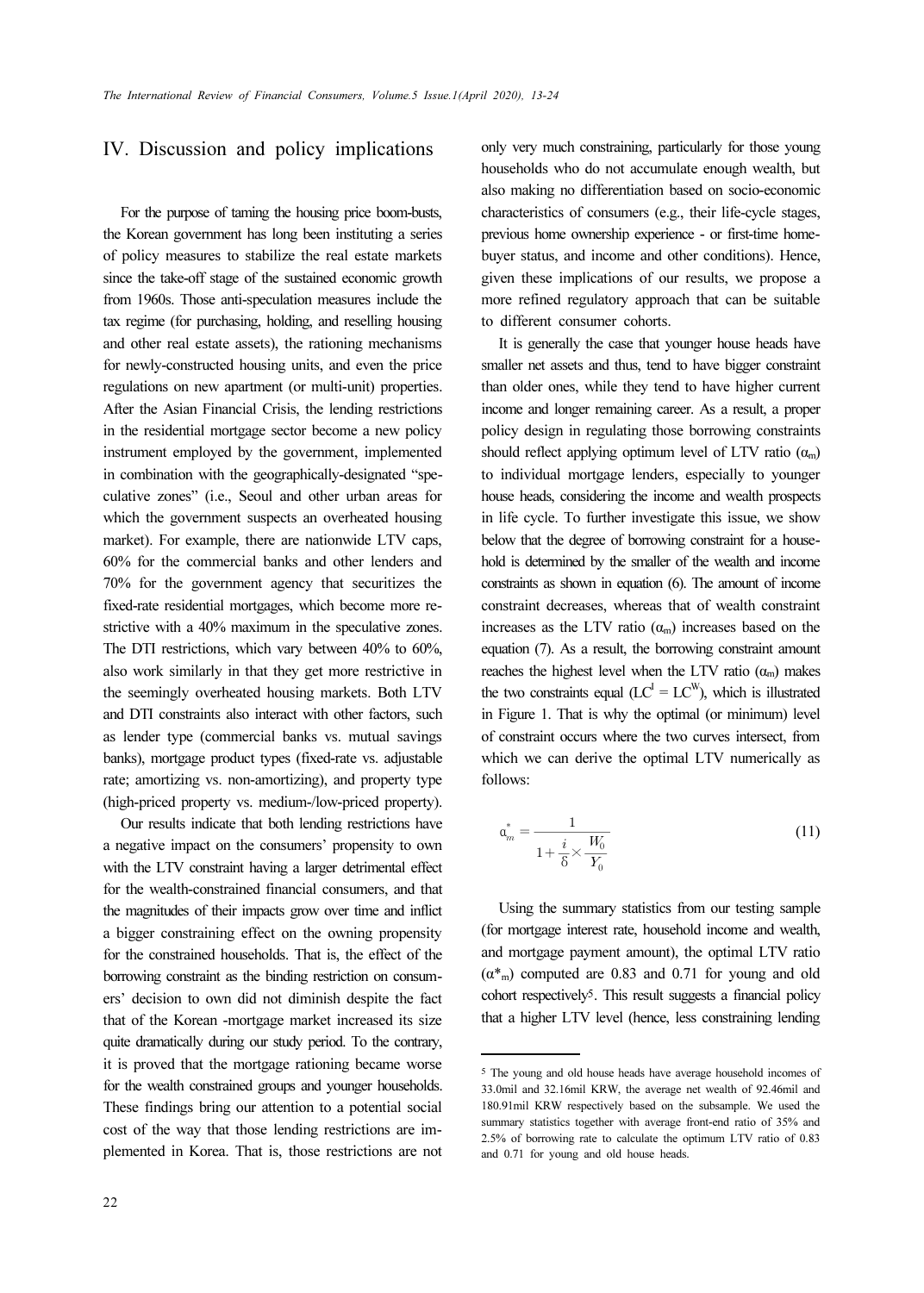

Figure 1. Determining the optimal LTV level

restriction) supposed to be applied to the younger households compared to the older consumer cohorts to optimize the level of the borrowing constraint.

Second, in terms of regulating the mortgage lending sector, our results imply that the policy makers should be cognizant, and should attempt to balance, two policy objectives that are often competing with each other, namely, ensuring financial stability versus extending financial inclusion. During the last two decades, the Korean government has taken a very hands-on approach in using LTV and DTI caps as important policy instruments in the mortgage market. The regulatory approach has been tilting toward stabilizing the housing and mortgage markets in Korea. That is, highly restrictive lending limits were universally applied to all consumer cohorts in a given geographical area, with the very constraining LTV maximum, e.g., the 40 percent maximum LTV in certain locations as defined as "speculative zones", which is applicable regardless of income or wealth of the borrower and of whether one is a first-time homebuyer. Our empirical results indicate that those regulations were overly restrictive for less wealthy and younger consumers for them to realize their dream of home ownership, suggesting that there should be a more elaborate policy design such that those two competing policy objectives can be balanced between those two dimensions - financial and real estate market stability and inclusion of marginal consumer cohorts in the financial service sector.

### V. Concluding remarks

Housing is a special economic commodity, not only because it represents one of the most basic necessities (offering shelter services) but because it can have a positive externality by making its owner more caring citizen about his or her community.<sup>6</sup> In that sense, the borrowing constraints in the residential mortgage lending sector have welfare implications for financial consumers given that those restrictions essentially define a threshold as to whom can be served by credit suppliers in the sector. In this study, we empirically investigate the combined role of two borrowing constraints in housing tenure decisions and show that lending restrictions exhibit negative effects on the propensity to own, which tends to increase for younger and less wealthy borrower cohorts. In addition, despite the fact that the residential mortgage lending sector of the country experienced substantial growth during our study period (2006 to 2014), the effects of the wealth constraints are shown to increase over time, indicating that the mortgage market does not seem to expand to more marginal borrower groups. Using these findings, we argue that the direction for public policy in this sector should be a more elaborate policy design to strike an appropriate balance between two competing policy objectives - financial and real estate market stability and inclusion of marginal consumer cohorts in the financial service sector.

# References

- Acolin, A., Bricker, J., Calem, P., & Wachter, S. (2016). "Borrowing Constraints and Homeownership". American Economic Review, Vol. 106, No. 5, pp 625-629.
- Andrew, M. (2012). "The changing route to owner-occupation: The impact of borrowing constraints on young adult homeownership transitions in Britain in the 1990s". Urban Studies, Vol. 49, No. 8, pp 1659-1678.

Barakova, I., Bostic, R.W., Calem, P.S., & Wachter, S.M. (2003).

<sup>6</sup> See Green et al. (2012) and Yun and Evangelou (2016) for this argument along with the literature in this vein.